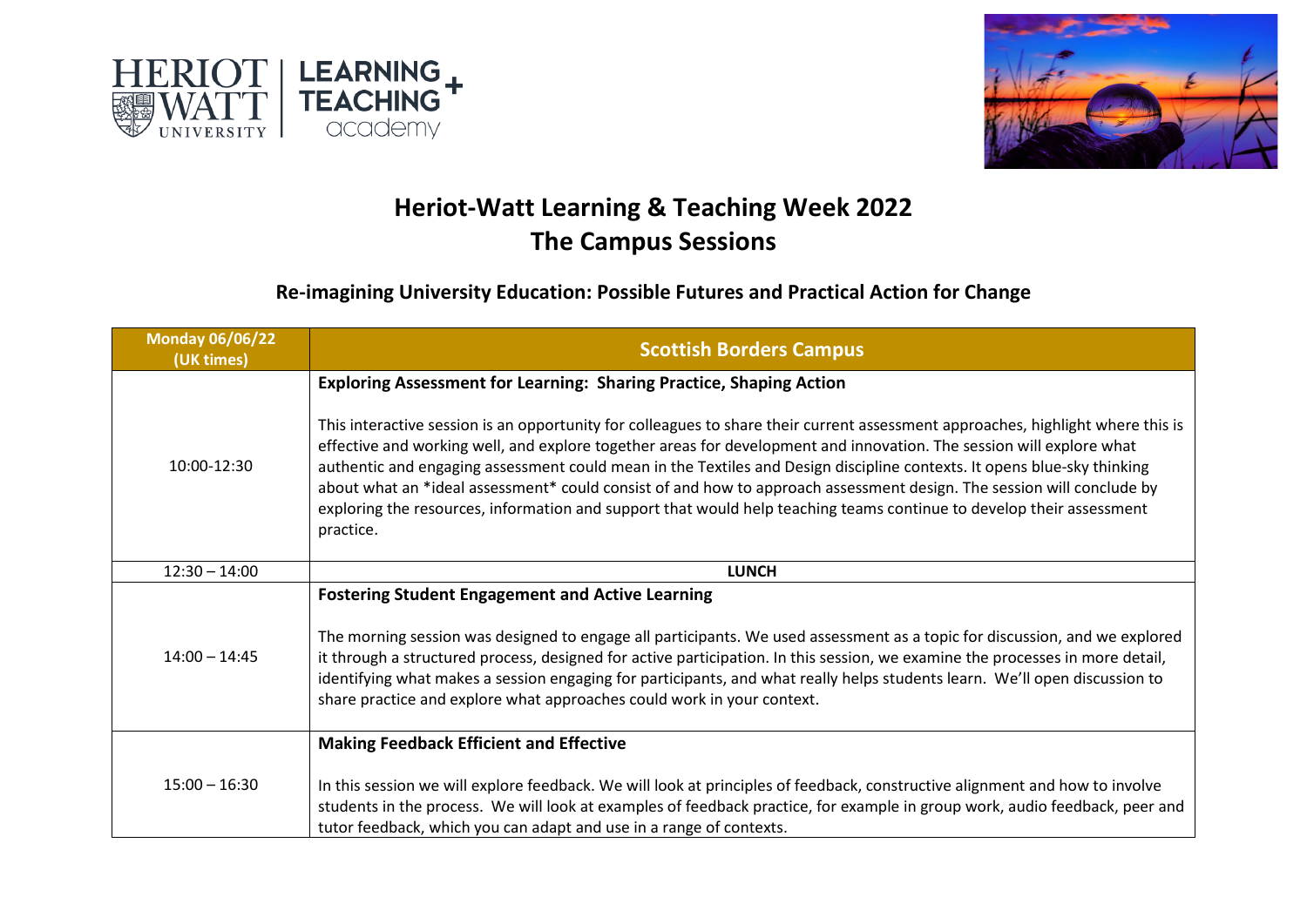| <b>Monday 06/06/22</b><br>(UK times) | <b>Edinburgh Campus</b>                                                                                                                                                                                                                                                                                                                                                      |
|--------------------------------------|------------------------------------------------------------------------------------------------------------------------------------------------------------------------------------------------------------------------------------------------------------------------------------------------------------------------------------------------------------------------------|
| $10:30 - 11:00$                      | Programme Directors Tea Break [Grid Building-Creative Studio]                                                                                                                                                                                                                                                                                                                |
|                                      | Step away from your screen and join the first Programme Directors Forum 'real world' session!                                                                                                                                                                                                                                                                                |
|                                      | This is an opportunity for Edinburgh-based members of the Programme Directors Network to meet on campus over a cup of<br>tea or coffee. After many months of screen-based gathering, take the opportunity for an informal catch-up and a discussion<br>of planning and preparation for AY22-23.                                                                              |
|                                      | Learning and Teaching Fair [Grid Building-Inspire and Collaborate 2]                                                                                                                                                                                                                                                                                                         |
|                                      | Step out from behind your desk, take a trip across campus and join the Learning and Teaching Fair.                                                                                                                                                                                                                                                                           |
|                                      | This is an opportunity for colleagues to get together informally over coffee, explore resources and share ideas. The Fair will<br>help you connect with different groups across campus involved in supporting learning, teaching and student life. It's an ideal<br>opportunity to re-connect with colleagues and explore the support available to you and to your students. |
|                                      | Fair stallholders include:                                                                                                                                                                                                                                                                                                                                                   |
| 11:00-12:30                          | Marketing, Recruitment, Admissions and Communication<br>$\bullet$                                                                                                                                                                                                                                                                                                            |
|                                      | The Assessment for Learning Special Interest Group<br>$\bullet$                                                                                                                                                                                                                                                                                                              |
|                                      | The Learning and Teaching Academy                                                                                                                                                                                                                                                                                                                                            |
|                                      | The Widening Participation Team,<br><b>Registry and Academic Services (RAS)</b><br>$\bullet$                                                                                                                                                                                                                                                                                 |
|                                      | Learning and Teaching Enhancement Service                                                                                                                                                                                                                                                                                                                                    |
|                                      |                                                                                                                                                                                                                                                                                                                                                                              |
|                                      | Tea and Coffee will be provided.                                                                                                                                                                                                                                                                                                                                             |
| $11:30 - 12:00$                      | <b>PGCertTL Tea Break</b> [Grid Building-Creative Studio]                                                                                                                                                                                                                                                                                                                    |
|                                      | This is an opportunity for Edinburgh-based participants and graduates of the PGCertTL to meet in person over a cup of tea or<br>coffee and join a discussion on how you plan to take your learning from the PGCertTL into your own teaching practice.                                                                                                                        |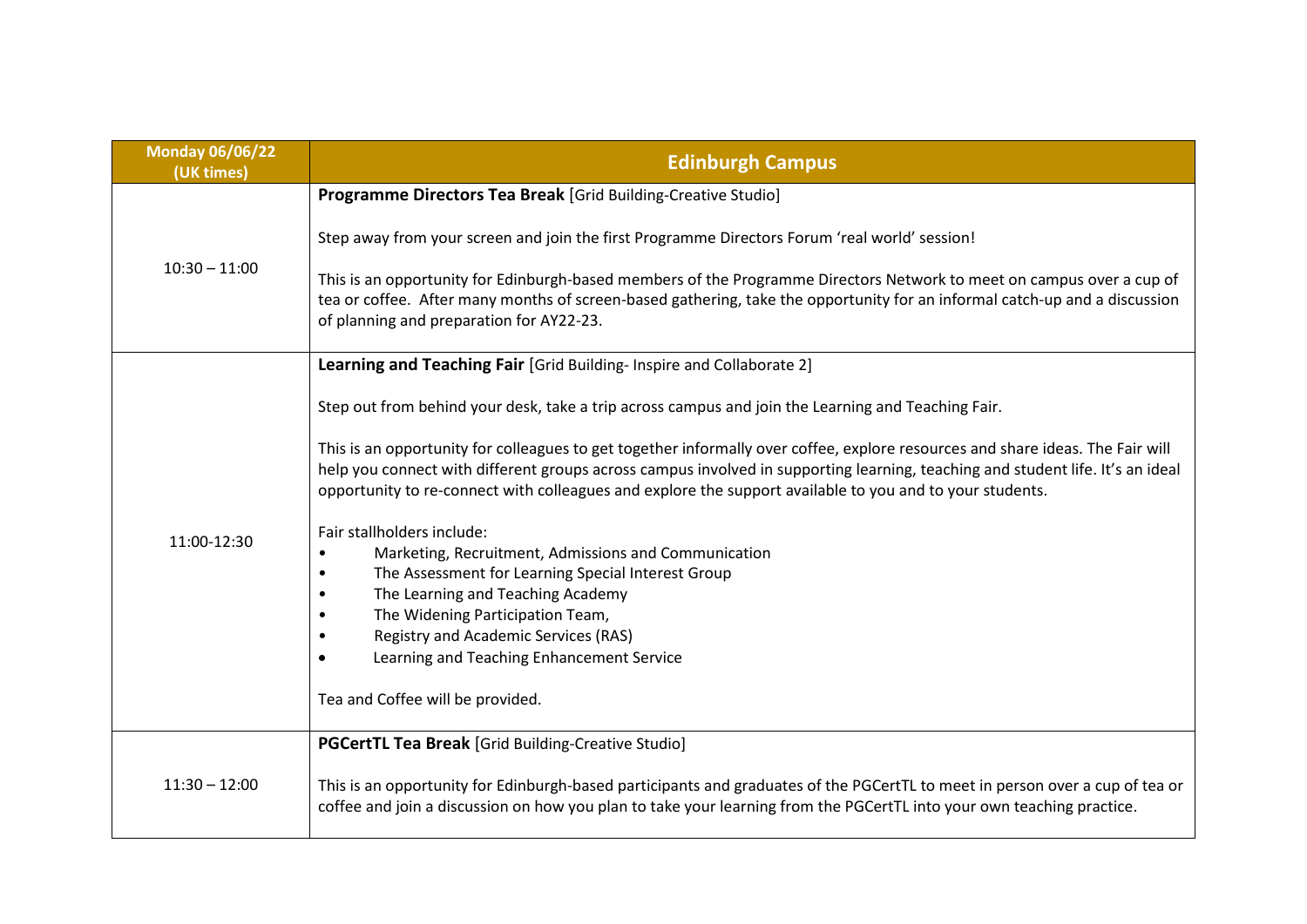| Wednesday 08/06/22<br>(Malaysia times) | <b>Malaysia Campus (Seminar Room 4)</b>                                                                                                                                             |
|----------------------------------------|-------------------------------------------------------------------------------------------------------------------------------------------------------------------------------------|
| $10:00 - 10:30$                        | <b>Meet and Greet</b>                                                                                                                                                               |
|                                        | This is an opportunity for new academic staff, new PGR students and other new staff involved in learning and teaching<br>activities to find out about the support available to you. |
| $10:30 - 11:00$                        | <b>Reimagining Laboratory Training in Heriot-Watt Malaysia</b>                                                                                                                      |
|                                        | Led by the Malaysia Engineering and Science Laboratories Department                                                                                                                 |
| $11:00 - 11:30$                        | Building a flourishing student community by strengthening the HWUM's learning experience: Quo vadis?                                                                                |
|                                        | Coffee talk led by Stella Marie Colima Galimpin, Rebbeca Tang Tang Chua and Edina Salem                                                                                             |
| $11:30 - 12:00$                        | Challenge of leadership in Project Management: From the student perspective                                                                                                         |
|                                        | Led by Shieela Kalib                                                                                                                                                                |
| $12:00 - 14:00$                        | <b>BREAK</b>                                                                                                                                                                        |
|                                        | Virtual game: Trouble in Paradise                                                                                                                                                   |
| $14:00 - 15:00$                        | Led by Rebbeca Tang Tang Chua                                                                                                                                                       |
| $15:30 - 16:30$                        | <b>KEYNOTE PRESENTATION</b>                                                                                                                                                         |
|                                        | Post-pandemic mattering: What matters to students and how do they know we care?<br>Professor Jenny Marie (University of Greenwich)<br>This is an online-global session.             |
|                                        | Professor Marie's presentation will be projected in Seminar Room 4 for on-campus colleagues who would like to join this<br>together.                                                |